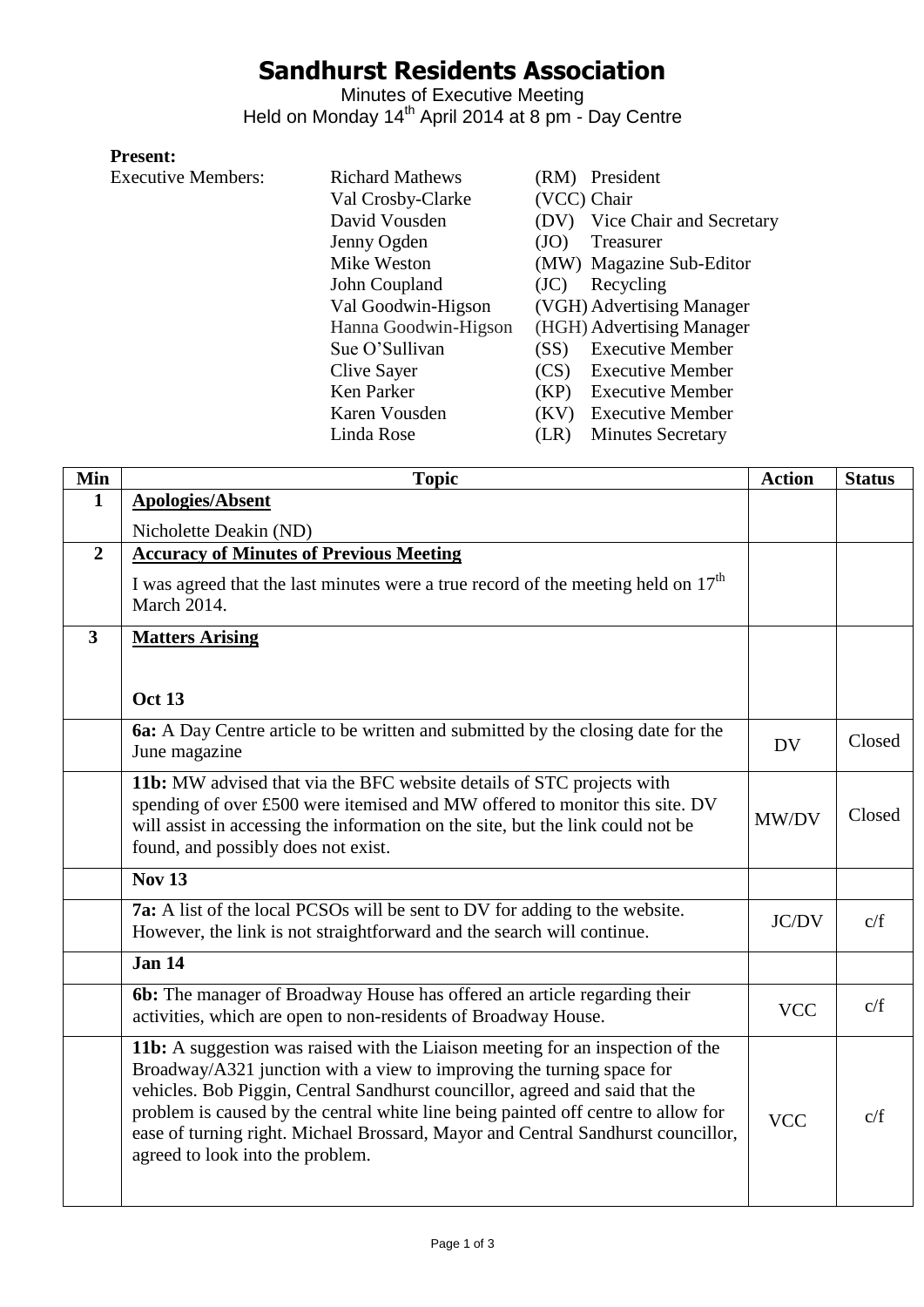# **Sandhurst Residents Association**

Minutes of Executive Meeting Held on Monday 14<sup>th</sup> April 2014 at 8 pm - Day Centre

| Min | <b>Topic</b>                                                                                                                                                                                                                                                                              | <b>Action</b> | <b>Status</b> |
|-----|-------------------------------------------------------------------------------------------------------------------------------------------------------------------------------------------------------------------------------------------------------------------------------------------|---------------|---------------|
|     | Mar 14                                                                                                                                                                                                                                                                                    |               |               |
|     | <b>5a:</b> A ball park figure of £1,500 was agreed for a donation to the Scout Hut<br>repairs, depending on the pay-out from the Scout's insurance company and other<br>donations. MW to ask for a narrative of events and details of recovery plans<br>from the floods for the magazine. |               | Closed        |
|     | <b>Note:</b> Subsequent to the meeting, the committee was notified that an anonymous<br>donor had covered the remaining cost of the repairs in full.                                                                                                                                      |               |               |
|     | <b>6a:</b> A response to the letters about the Eagle House care home development for<br>the next magazine issue has been agreed and produced.                                                                                                                                             | CS/DV         | Closed        |
|     | 11b: Anyone who has professional quality photos of the local area for use on the<br>magazine cover, please let ND know.                                                                                                                                                                   | <b>ND</b>     | c/f           |
| 4   | <b>Treasurer's Report</b>                                                                                                                                                                                                                                                                 |               |               |
|     | Figures as at the end of February 2014                                                                                                                                                                                                                                                    |               |               |
|     | <b>Current Account</b><br>3,639.63                                                                                                                                                                                                                                                        |               |               |
|     | <b>Reserve Account</b><br>24,370.39                                                                                                                                                                                                                                                       |               |               |
|     | <b>Total</b><br>£28,010.02                                                                                                                                                                                                                                                                |               |               |
|     | All bills have been paid. Interest earned in the year is £9.13.                                                                                                                                                                                                                           |               |               |
| 5   | <b>Donations</b>                                                                                                                                                                                                                                                                          |               |               |
|     | Nothing to report                                                                                                                                                                                                                                                                         |               |               |
| 6   | <b>Magazine</b>                                                                                                                                                                                                                                                                           |               |               |
|     | Closing date for submissions to the next edition is $2nd$ May. An invitation has<br>been sent to contributors for articles.                                                                                                                                                               |               |               |
| 7   | Website                                                                                                                                                                                                                                                                                   |               |               |
|     | Nothing to report                                                                                                                                                                                                                                                                         |               |               |
| 8   | <b>Recycling</b>                                                                                                                                                                                                                                                                          |               |               |
|     | Nothing to report                                                                                                                                                                                                                                                                         |               |               |
| 9   | <b>Projects</b>                                                                                                                                                                                                                                                                           |               |               |
|     | Nothing to report                                                                                                                                                                                                                                                                         |               |               |
| 10  | <b>Planning Applications</b>                                                                                                                                                                                                                                                              |               |               |
|     | Nothing to report                                                                                                                                                                                                                                                                         |               |               |
| 11  | AOB:                                                                                                                                                                                                                                                                                      |               |               |
|     | An anonymous donor has made a generous donation towards the maintenance of<br>the Sandhurst well.                                                                                                                                                                                         |               |               |